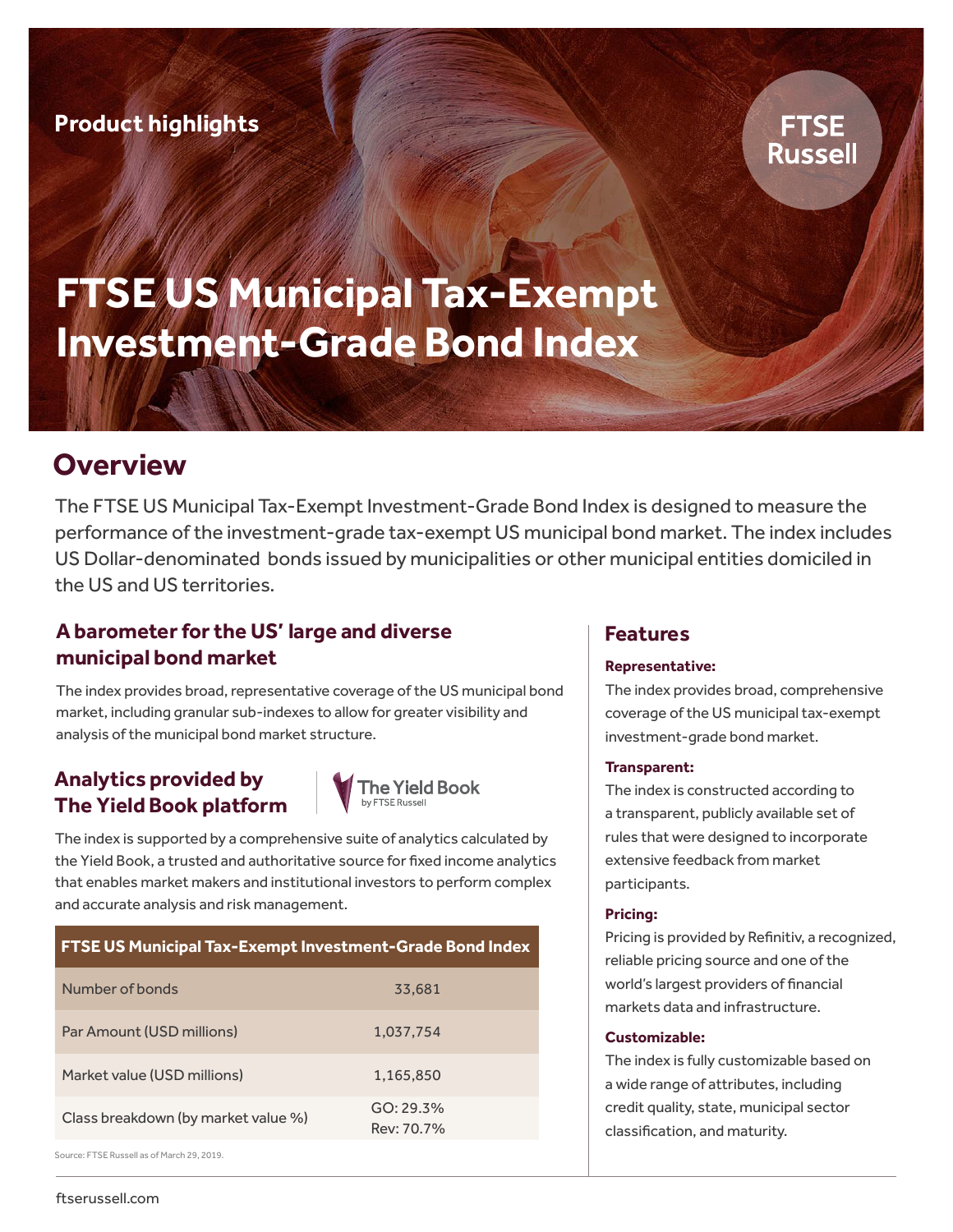# **Index inclusion and methodology summary**

| Coupon                    | Semi-annual fixed-rate bonds and zero coupon bonds                                                                                                                                                                                                                                             |
|---------------------------|------------------------------------------------------------------------------------------------------------------------------------------------------------------------------------------------------------------------------------------------------------------------------------------------|
| Currency                  | <b>USD</b>                                                                                                                                                                                                                                                                                     |
| Minimum maturity          | Minimum one year to maturity                                                                                                                                                                                                                                                                   |
| Minimum issue size        | USD \$75 million                                                                                                                                                                                                                                                                               |
| Minimum outstanding       | USD \$10 million                                                                                                                                                                                                                                                                               |
| Minimum credit quality    | Investment-grade in accordance with FTSE's definition of investment quality, which is the<br>higher of S&P and Moody's in the event of an investment grade and high yield rating split.                                                                                                        |
| Securities included       | General obligation, revenue, and double-barrel bonds issued by US state, local government,<br>agency, or territories.                                                                                                                                                                          |
|                           | Includes pre-funded, partial pre-funded with newly issued CUSIPs, and escrow-to-maturity<br>bonds.                                                                                                                                                                                             |
| Securities excluded       | Crossover refunded bonds, bonds containing both pre-funded and un-refunded portions<br>with original issue CUSIPs, secondary insured bonds, monetary defaults, derivatives, letters<br>of credit, quaranteed investment contracts, limited offerings, private placements, and<br>convertibles. |
| Weighting                 | Market capitalization-weighted                                                                                                                                                                                                                                                                 |
| Rebalancing frequency     | Monthly on the final business day of the month. Pricing as of the last business day of the<br>month and settlement as of the last calendar day of the month.                                                                                                                                   |
| Reinvestment of cash flow | Reinvested at daily average of the one-month Eurodeposit rate, calculated from the actual<br>scheduled payment date of the cash flow through the end of the reporting period                                                                                                                   |
| <b>Taxability</b>         | Federal tax exempt, but may be subject to AMT                                                                                                                                                                                                                                                  |
| Pricing                   | Prices are sourced from Refinitiv and are taken as of 4:00 pm Eastern on the bid side.                                                                                                                                                                                                         |
| Base date                 | December 31, 2012                                                                                                                                                                                                                                                                              |

Source: FTSE Russell.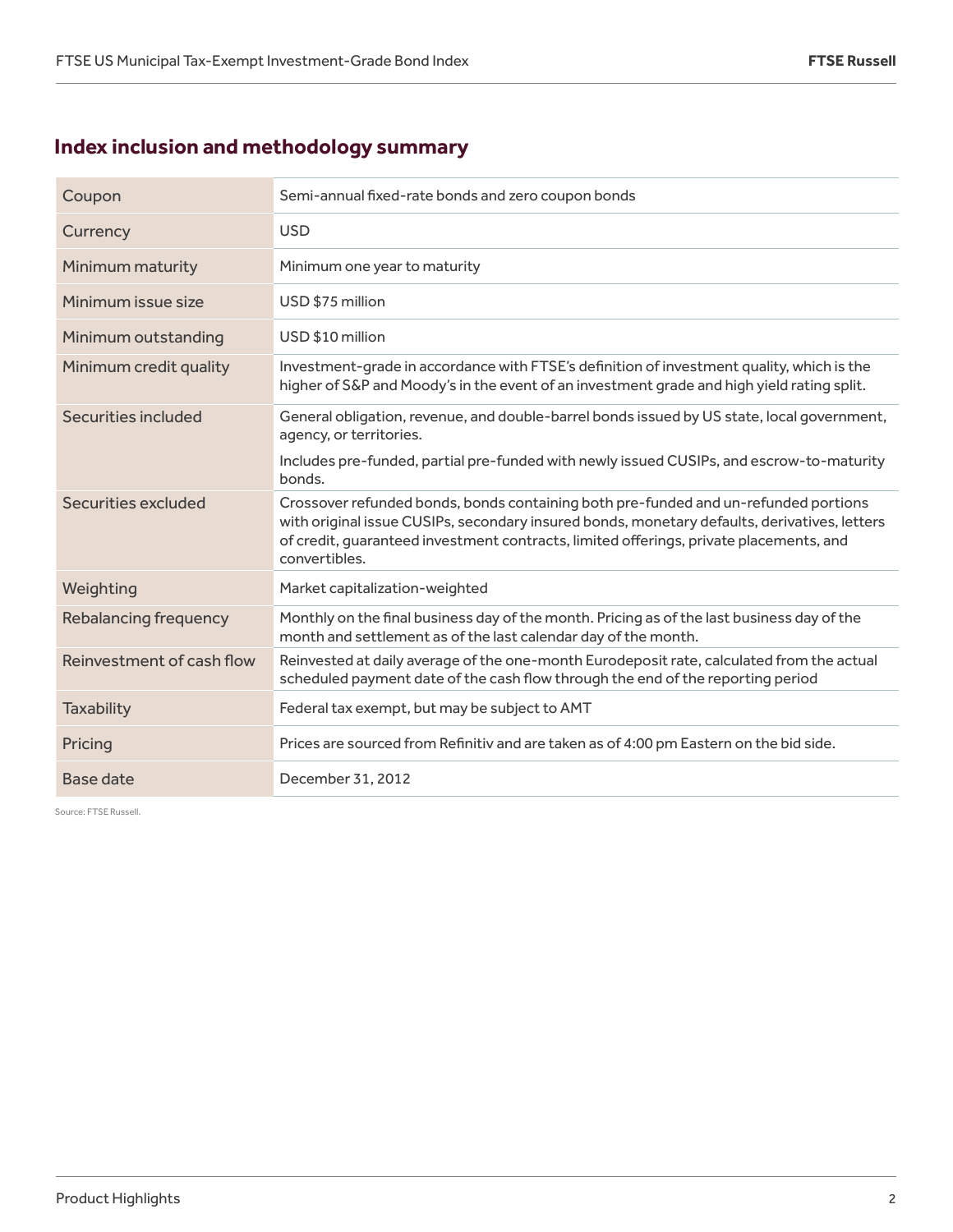#### **About FTSE Russell**

FTSE Russell is a leading global index provider creating and managing a wide range of indexes, data and analytic solutions to meet client needs across asset classes, style and strategies. Covering 98% of the investable market, FTSE Russell indexes offer a true picture of global markets, combined with the specialist knowledge gained from developing local benchmarks around the world.

FTSE Russell index expertise and products are used extensively by institutional and retail investors globally. For over 30 years, leading asset owners, asset managers, ETF providers and investment banks have chosen FTSE Russell indexes to benchmark their investment performance and create investment funds, ETFs, structured products and index-based derivatives. FTSE Russell indexes also provide clients with tools for asset allocation, investment strategy analysis and risk management.

A core set of universal principles guides FTSE Russell index design and management: a transparent rules-based methodology is informed by independent committees of leading market participants. FTSE Russell is focused on index innovation and customer partnership applying the highest industry standards and embracing the IOSCO Principles. FTSE Russell is wholly owned by London Stock Exchange Group.

For more information, visit ftserussell.com.

To learn more, visit www.ftserussell.com; email indexes@ftserussell.com, info@ftserussell.com; or call your regional Client Service Team office:

#### **EMEA**

+44 (0) 20 7866 1810

**North America** +1 877 503 6437 **Asia-Pacific**

Hong Kong +852 2164 3333 Tokyo +81 (3) 4563 6346 Sydney +61 (0) 2 8823 3521